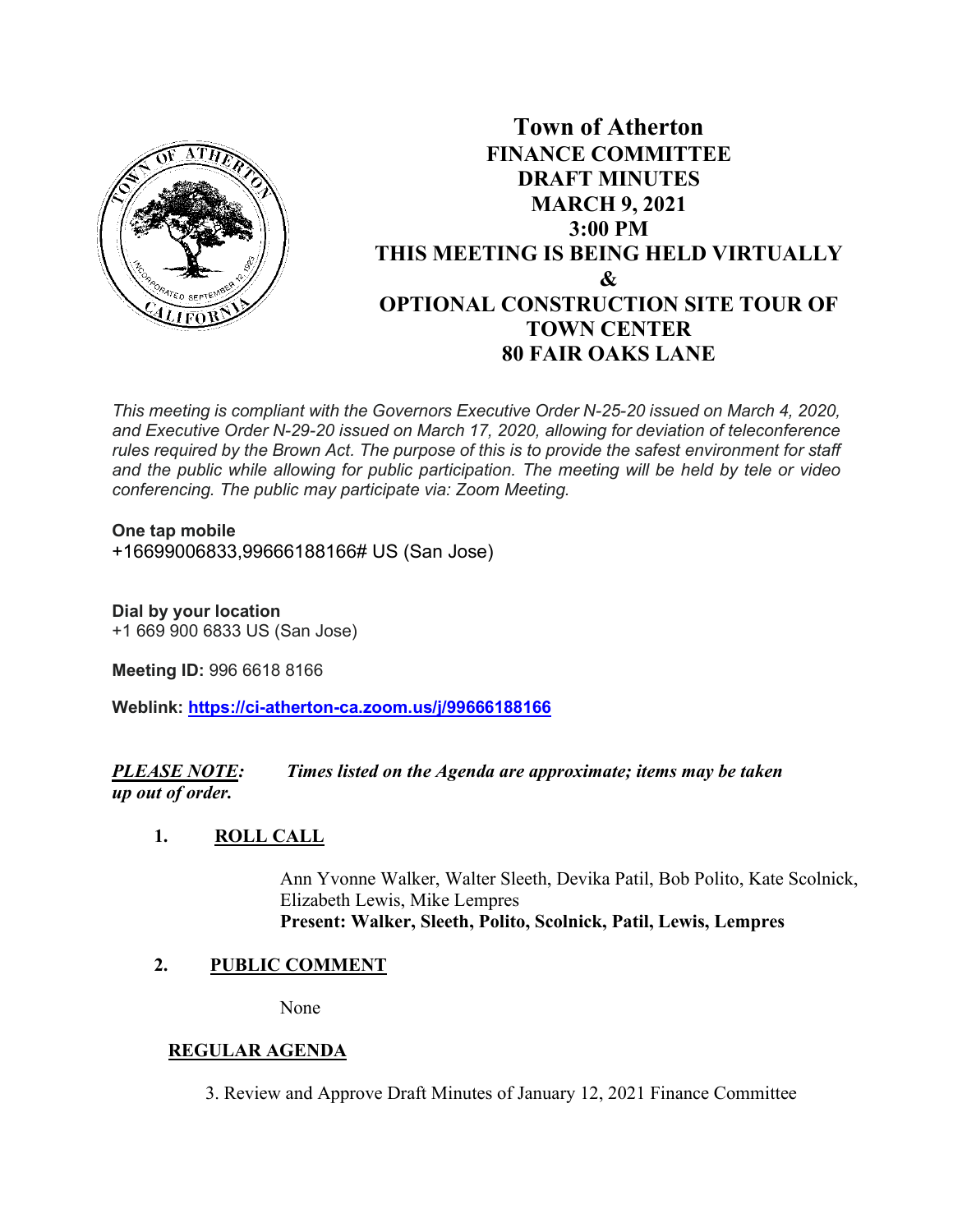**Motion to approve minutes by Polito, Seconded by Scolnick; Roll call vote for all others in Favor** 

 4. Presentation by Insight Investment Program review of Town. Review statement of investment policy

**This was a review of the Town investment program and investment policy presentation by Insight Investment Senior Portfolio Manager Dave Witthohn. This is included a review of the January 2021 investment portfolio. Mr. Witthohn provided an outlook on the economy, market environment, and strategies due to COVID-19. It was presented that the Town investment portfolio is \$15,794,909, with the Town maintaining an additional \$21.6 Million in LAIF and \$4.4 Million in operating account. Staff returned with the investment policy for review for possible recommended changes to the policy. Staff believe one minor change was needed to the policy. Due to liquidity needs for the Town Center Project, staff recommended the limit on money market funds increase from 20% to 50%. Among discussion it was recommended by the committee that the limit on money market funds be increased from 20% to up to 30% maximum amount in the investment policy. This was a recommendation to the City Council to increase limit from 20% to 30% in money market funds in the investment portfolio. Motion by Walker, seconded by Scolnick All In favor, except one no by member Mr. Polito.**

 5. Review, Receive, and File Report on the FY 2021/22 Budget Kick-Off and Overview presented to the City Council.

**This was a receive and file report on the FY 2021/22 Budget Kick-Off and overview presentation to City Council. Staff presented a PowerPoint for discussion that included the FY 2020/21 Year-End Projected Fiscal Condition, major revenue sources & 5-year forecast, with assumptions. Discussion included major expenditure categories and assumptions. Expenses included the paying down of the COP's in year 5. We discussed the budget process and forecast of unallocated fund balance as we finish the Town Center project and other major expenditures as we weather COVID-19 impacts.**

- 6. Receive and File Town Center Construction Project Summary Report-No staff Report; Optional visit and tour of the Atherton Town Center Project Site-After meeting adjourn; COVID-19 Protocol to be followed. **This was a receive and file of the Town Center Construction Project Summary. There was no tour of the Atherton Town Center Project Site**
- 7. Next Meeting Date, Future Agenda Items and Time- April 7, 2021; May 11, 2021 **Meeting was adjourned to April 7, 2021 Operations Budget Joint Study Session with the City Council. It was clarified this is not a mandatory meeting for the Finance Committee but would be listed as a joint session for reasons if the Committee wished to attend and participate.**